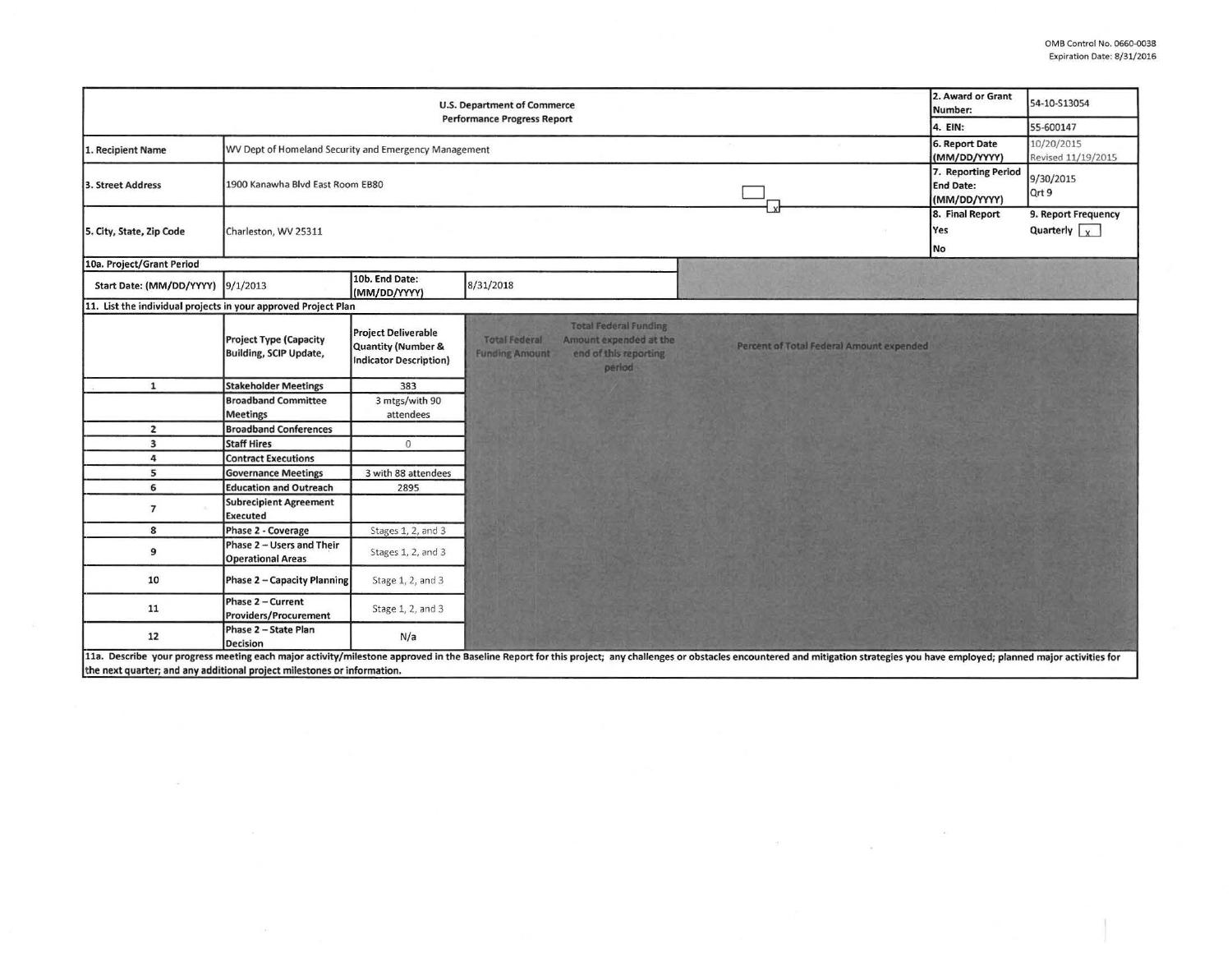I

I

11c. Provide any other information that would be useful to NTIA as it assesses this project's progress.

11d. Describe any success stories or best practices you have identified. Please be as specific as possible.

We are utilizing our RICs, SIRN Conference and ace to face outreach to inform stakeholders of our Data Collection survey and goals. Differeent events have helped us reach stakeholders. The SWIC, GE McCabe has attended many of the RIC meetings, which is another opportunity to conduct outreach and give updates of the data collection phase.

12. Personnel

12a. If the project is not fully staffed, describe how any lack of staffing may impact the project's time line and when the project will be fully staffed.

As we enter the Phase *2* Data Collection Process we will be adding staff to the project as needed.

| 12b. Staffing Table                                                                                                                   |                          |                                                                                                                                                          |        |                      |                               |                   |                 |                                         |                                          |
|---------------------------------------------------------------------------------------------------------------------------------------|--------------------------|----------------------------------------------------------------------------------------------------------------------------------------------------------|--------|----------------------|-------------------------------|-------------------|-----------------|-----------------------------------------|------------------------------------------|
| <b>Job Title</b>                                                                                                                      | FTE%                     | Project (s) Assigned                                                                                                                                     |        |                      |                               |                   |                 |                                         | Change                                   |
| SWIC<br>GE McCabe                                                                                                                     | 90%                      | Supervising and supporting activities related to technical considerations, outreach, education, phase 2 planning, staff activities, reporting            |        |                      |                               |                   |                 |                                         |                                          |
| <b>Technical Support Advisor</b><br>Mark Smith<br>Patick McGue                                                                        | 40%                      | Provide technical support to the Broadband Committee, SPOC and SWIC. Administering and monitoring the Broadband traffic on the SIRN Broadband<br>Network |        |                      |                               |                   |                 |                                         |                                          |
| <b>GIS Analyst</b>                                                                                                                    |                          |                                                                                                                                                          |        |                      |                               |                   |                 |                                         |                                          |
| Project Manager<br>Lisa Paxton                                                                                                        | 100%                     | Oversee grant administrative support, outreach, assist with phase 2 planning, plan meetings and conferences                                              |        |                      |                               |                   |                 |                                         |                                          |
| Project Manager Tommy<br>Dingess                                                                                                      | 5%                       | Oversee grant administrative support                                                                                                                     |        |                      |                               |                   |                 |                                         |                                          |
|                                                                                                                                       |                          |                                                                                                                                                          |        |                      |                               |                   |                 |                                         |                                          |
| 13. Subcontracts (Vendors and/or Sub recipients)                                                                                      |                          |                                                                                                                                                          |        |                      |                               |                   |                 |                                         |                                          |
| 13a. Subcontracts Table - Include all subcontractors. The totals from this table must equal the "Subcontracts Total" in Question 14f. |                          |                                                                                                                                                          |        |                      |                               |                   |                 |                                         |                                          |
| Name                                                                                                                                  |                          | <b>Subcontract Purpose</b>                                                                                                                               |        | RFP/RFQ Issued (Y/N) | Contract<br>Executed<br>(Y/N) | <b>Start Date</b> | <b>End Date</b> | <b>Total Federal Funds</b><br>Allocated | <b>Total Matching Funds</b><br>Allocated |
|                                                                                                                                       | <b>Legal Services</b>    |                                                                                                                                                          | Vendor | N                    | N                             |                   | 9/30/2016       | \$22,500.00                             | \$0.00                                   |
| Lisa Paxton                                                                                                                           | Program Manager          |                                                                                                                                                          | Vendor | Y                    | Y                             |                   | 9/30/2016       | \$25,200.00                             | \$0.00                                   |
|                                                                                                                                       | <b>Support Assistant</b> |                                                                                                                                                          | Vendor | N                    | N                             |                   | 9/30/2016       | \$100,000.00                            | \$0.00                                   |
|                                                                                                                                       |                          | FirstNet Data Collection Support                                                                                                                         |        | N                    | N                             |                   |                 | \$42,000.00                             |                                          |
|                                                                                                                                       |                          |                                                                                                                                                          |        |                      |                               |                   |                 |                                         |                                          |
|                                                                                                                                       | <b>Broadband SME</b>     |                                                                                                                                                          | Vendor | N                    | N                             |                   | 9/30/2016       | \$136,500.00                            | \$0.00                                   |
| 13b. Describe any challenges encountered with vendors and/or subrecipients.                                                           |                          |                                                                                                                                                          |        |                      |                               |                   |                 |                                         |                                          |